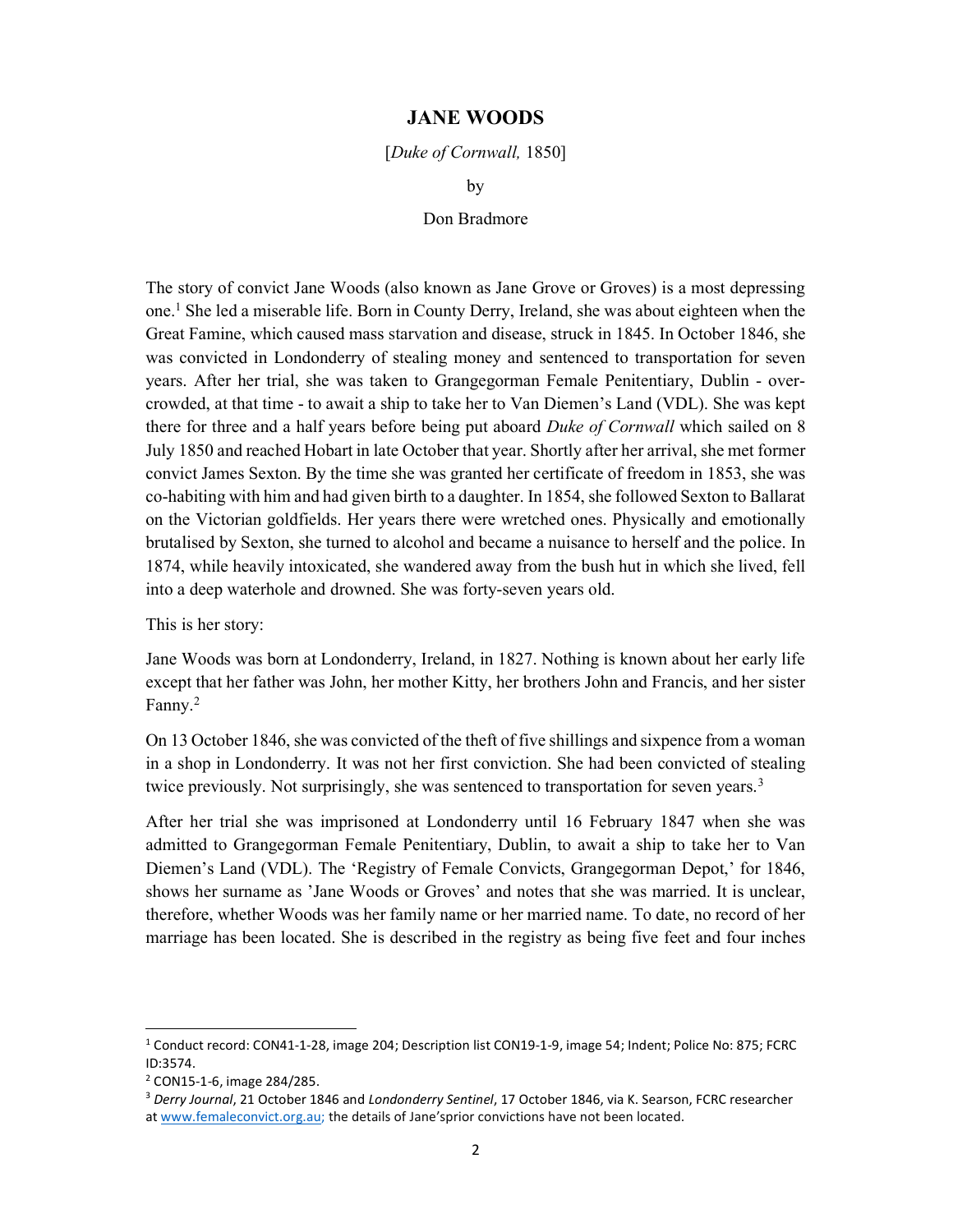(about 162 cms) tall with brown hair and a fair complexion. She was a Catholic. She could read but not write.<sup>4</sup>

Grangegorman, opened in 1836, was the first exclusively female prison in the British Isles. It was built to house a general prison population as well as those who were awaiting transportation. In order to satisfy the ever-increasing demands of the colonial authorities that prisoners be fit to earn their living on arrival, those who were to be transported were provided with training while awaiting embarkation.<sup>5</sup> Since the onset of the Great Famine, the prison population had increased dramatically. With hunger, disease and suffering rampant throughout the land, many women had appealed to the parish workhouses for aid while others had tried to get themselves arrested, believing that food was more plentiful in the prison than elsewhere. In response, the authorities had been forced to cut prison rations to workhouse levels.<sup>6</sup>

While most of the women awaiting transportation were held at Grangegorman for relatively brief periods – sometimes for only two or three weeks - Jane remained there for a depressinglylong three and a half years. The reason for this is not clear. Sometimes it happened that an individual was kept there for a longer than normal time because one or more petitions presented on her behalf were still awaiting final resolution but there is no record of a petition in Jane's case.<sup>7</sup> Another explanation, perhaps, is that she was thought to be too ill or too weak to withstand the rigours of a long and uncomfortable ocean voyage at that time. Supporting this idea is a Grangegorman document which shows a list of women admitted to the prison following their convictions in late 1846 and early 1847 who were embarked on the ship Waverley (4) which sailed from Dublin in July 1847. Below that list is Jane's name – without explanation. This seems to suggest that the authorities had intended to transport her on *Waverley* (4) in July 1847 but, for some unknown reason, decided later not to send her.<sup>8</sup>

Eventually, however, it was time for her to go and she was put aboard Duke of Cornwall which with 133 other female prisoners sailed from Kingston, Ireland, on 1 July 1850 and reached Hobart on 27 October.<sup>9</sup>

Jane was now twenty-three years old. It had been four years since she had committed the crime which led to her transportation and she had only three more years of her seven-year sentence to serve. In view of that, it would have been sensible for her to obey the rules and keep herself out of trouble. But, like most other women who were transported, she found her years as a prisoner difficult and she committed new offences.

1

<sup>7</sup> See, for instance, https://www.ourfamilypast.com/article/topic/6770/grangegorman-convict-depotrichmond-female-penitentiary-dublin - convict Sarah McMullen was at Grangegorman for only fifteen days; see also list of convicts for whom petitions were received at https://www.femaleconvicts.org.au/pretransportation/petitions

<sup>4</sup> 'Registry of Female Convicts, Grangegorman Depot', 1846, via findmypast.com.au per Colleen Arulappu, 14 September 2020.

<sup>5</sup> https://nationalarchives.ie/topics/transportation/transp7.html

<sup>6</sup> https://www.findmypast.com.au/articles/world-records/full-list-of-the-irish-family-historyrecords/institutions-and-organisations/irish-prison-registers-1790-1924

<sup>&</sup>lt;sup>8</sup> Copy of Grangegorman Prison Registry page (untitled) held by the author showing list of women transported per Waverley (4), July 1847 per FCRC researcher, Colleen Arulappu, 14 Sept 2020. <sup>9</sup> http://members.iinet.net.au/~perthdps/convicts/shipsTAS.html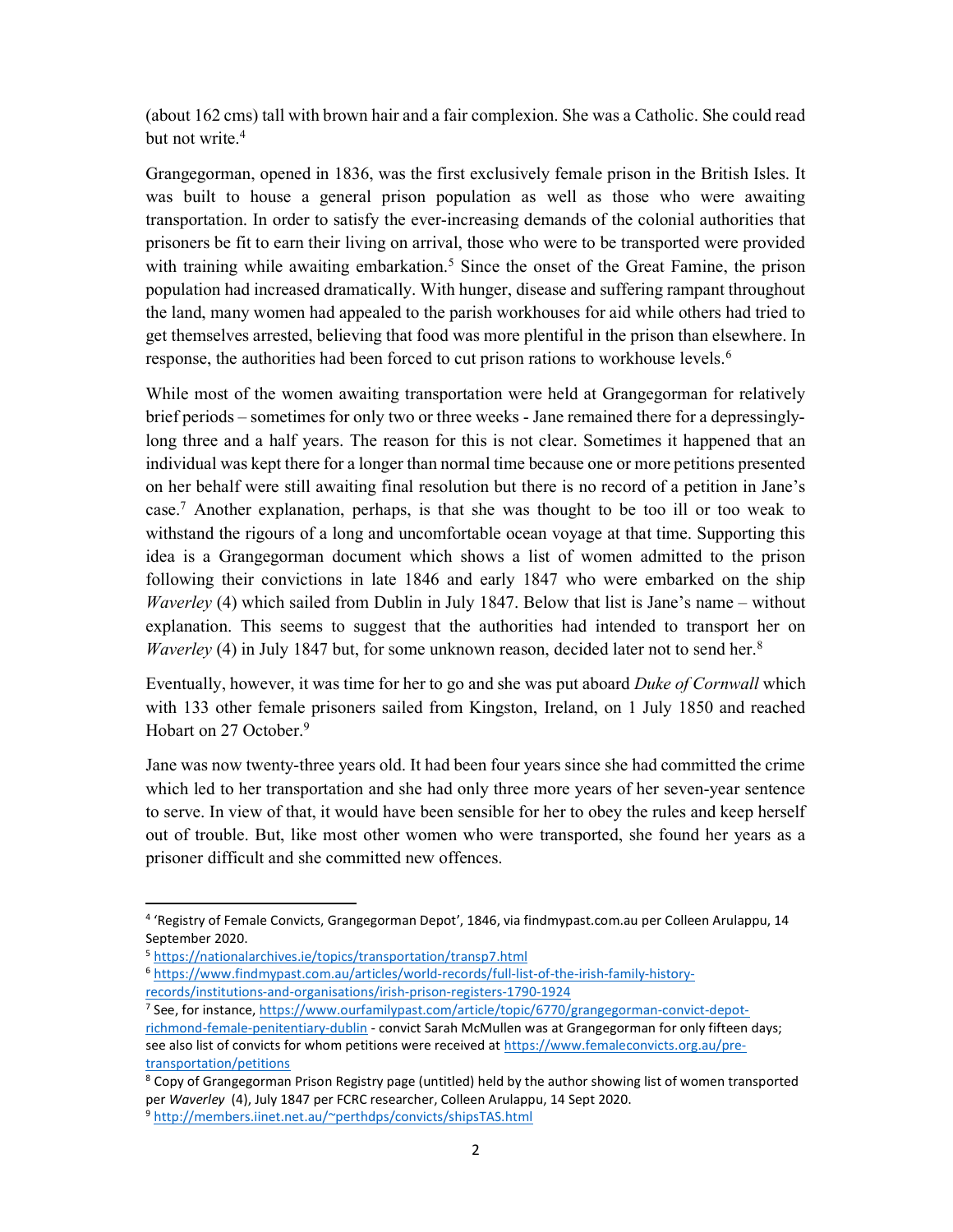On 9 December 1850, only six weeks after her arrival, she was charged by Mr. Perryman, to whom she had been assigned as a housemaid, with being out after hours and, when apprehended, with falsely representing herself to be a free woman. She was sentenced to a month's imprisonment, with hard labour, at the Cascades Female Factory. Just a few months later, on 8 March 1851, she absconded from the service of a Mr. Smithson of Bridgewater. When charged with that offence, on 1 May 1851, she was sent back to the Cascades, this time to serve six months with hard labour. Understandably, perhaps, when she applied for a ticket of leave in early December 1851, it was refused. Nevertheless, the two gaol terms seem to have taught her something. She did not offend again.<sup>10</sup>

At some time during her first two years in VDL, Jane met James Sexton. A former convict, he had arrived in the colony on *Barossa* (2) in September 1844, after being convicted in England of the theft of two and a half barrels of herrings. He had been sentenced to transportation for seven years. Described upon arrival as being twenty years old, single and Protestant, he was five feet and two and a quarter inches (about 160 cms) tall. Perhaps the most striking aspect of his appearance were the many tattoos on his torso, arms and legs: a peacock, a man with a gun, a man on horseback, a dog, a tree, a gate, a heart, a diamond, a spade, a club, a crucifix, the name 'Sexton', a man with an axe, a half moon and stars, a mermaid, dots of various colours and sizes, and others.<sup>11</sup>

In VDL, James's conduct had been good. In March 1848, he was granted a ticket of leave and, in early 1850, a conditional pardon.<sup>12</sup> By early 1852, he and Jane were cohabiting. Later that year, Jane gave birth to a daughter whom she named Mary Sexton.<sup>13</sup>

On 22 June 1853, James received his certificate of freedom. He had served his time and he was a free man again. And, just a few months later, on 13 October 1853, Jane's seven-year sentence had been completed and she was free by servitude.<sup>14</sup>

The following year, James left the colony and never returned. On 8 September 1854, he boarded the steamer *Lady Bird* bound for Melbourne at Launceston and sailed away.<sup>15</sup> In all probability, he – like thousands of other 'Vandemonians' – was attracted to Victoria by stories of the fortunes being made on the diggings – especially at Ballarat and Bendigo - since the discovery of gold in mid-1851.

In Tasmania's Convicts: How Felons Built a Free Society, Alexander (2014) pointed out that thousands of people - convicts and former convicts among them – had left VDL to go to Victoria ever since that colony had been settled in the 1830s. Some had gone there in search of

<sup>&</sup>lt;sup>10</sup> CON41-1-28, image 204; Hobart Town Gazette, 18 Mar 1851 via FCRC website at www.femaleconvicts.org. <sup>11</sup> CON33-1-59, image 264.

<sup>12</sup> CON33-1-59, image 264.

<sup>&</sup>lt;sup>13</sup> Registration of the birth has not been located but Sexton's death certificate (Vic BDM 428/1895, Ballarat) provides evidence.

<sup>14</sup> James: CON33-1-59, image 264; Jane: CON41-1-28, image 204.

<sup>&</sup>lt;sup>15</sup> POL220/1/3, p.677, via 'Departures' in Tasmanian Names Index at https://www.libraries.tas.gov.au/familyhistory/Pages/default.aspx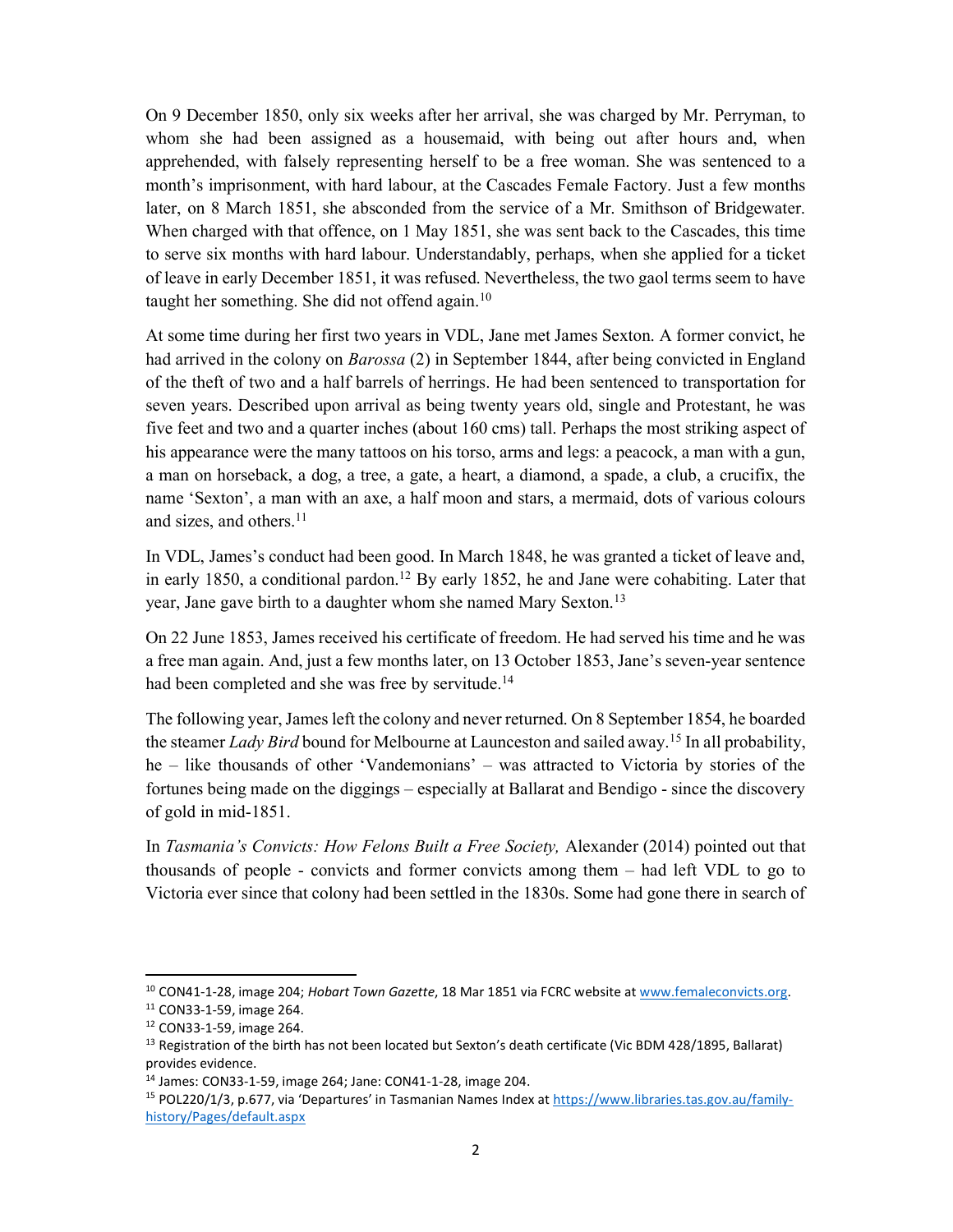higher wages, others to escape their convict past, but the discovery of gold greatly hastened the exodus.<sup>16</sup>

According to another authoritative source, there were more recorded immigrants to Victoria from VDL in the second half of 1851 than from New South Wales and South Australia combined.<sup>17</sup> In 1852, more than 19,000 men left the colony.<sup>18</sup> Between March 1851 and October 1852, so many men went to the gold fields that the adult male population of VDL dropped by a third. Most of them never returned.<sup>19</sup>

Many of the men who left VDL at this time were so determined to get to the diggings that they simply walked away from their wives and children, making no provision for their support and leaving the responsibility for their maintenance to the government. In the case of ex-convict males who had married women who were still serving sentences, this was a particularly serious problem because, while the men, now free, were able to leave the colony with impunity, their convict wives were not permitted to do so.<sup>20</sup>

By the time James Sexton left VDL in 1854, he was a free man, of course, and Jane, his common-law wife, was free also. Both were now at liberty to go to Victoria or wherever they wished. But it would be interesting to know whether James discussed his intention to go to Victoria with Jane before making his arrangements to leave. Did he ask her to accompany him? Did she wish to go with him? What provision, if any, was he intending to make for her and their infant daughter after he had gone?

It seems likely, therefore, that Jane would have felt that she had little choice but to follow James to Victoria. For her, it might not have been a matter of wifely duty or devotion but of economic necessity. Most nineteenth and early twentieth century women – married or single – were utterly dependent on their husbands, fathers, brothers or other males for their maintenance. They did not manage their own finances. They did not have the right to vote, to sue, to sign contracts or to own property. They could not obtain credit or conduct a business in their own names.<sup>21</sup> What kind of life would Jane have had if she not gone with Sexton to Victoria?

A record of Jane's departure from VDL has not been found but it is likely that she left as soon as was practicable after James. And, like him, she never returned.

For the first few years in Victoria things appear to have gone well for James and Jane. Both were able to avoid trouble with the law.

<sup>&</sup>lt;sup>16</sup> Alexander, A. (2014). Tasmania's Convicts: How Felons Built a Free Society. Sydney: Allen & Unwin, pp.166-167; https://link.springer.com/referenceworkentry/10.0007%2F978-94-007-6179-7\_51-1

<sup>17</sup> https://richardjohnbr.wordpress.com/2013/06/16/immigrants-and-diggers/

<sup>18</sup> See eGold: A Nation's Heritage @http://www.egold.net.au/blogs/EG0006b.htm

<sup>&</sup>lt;sup>19</sup> https://www.utas.edu.au/library/companion\_to\_tasmanian\_history/G/Gold%20rush.htm

<sup>&</sup>lt;sup>20</sup> See, for instance, Hobarton Guardian, or True Friend of Tasmania (Hobart), 22 December 1849, p3 and The Courier (Hobart), 22 December 1849, p.2.

<sup>&</sup>lt;sup>21</sup>https://www.library.hbs.edu/hc/wes/collections/women\_finance\_investment/; and https://en.wikipedia.org/wiki/Women\_in\_the\_Victorian\_era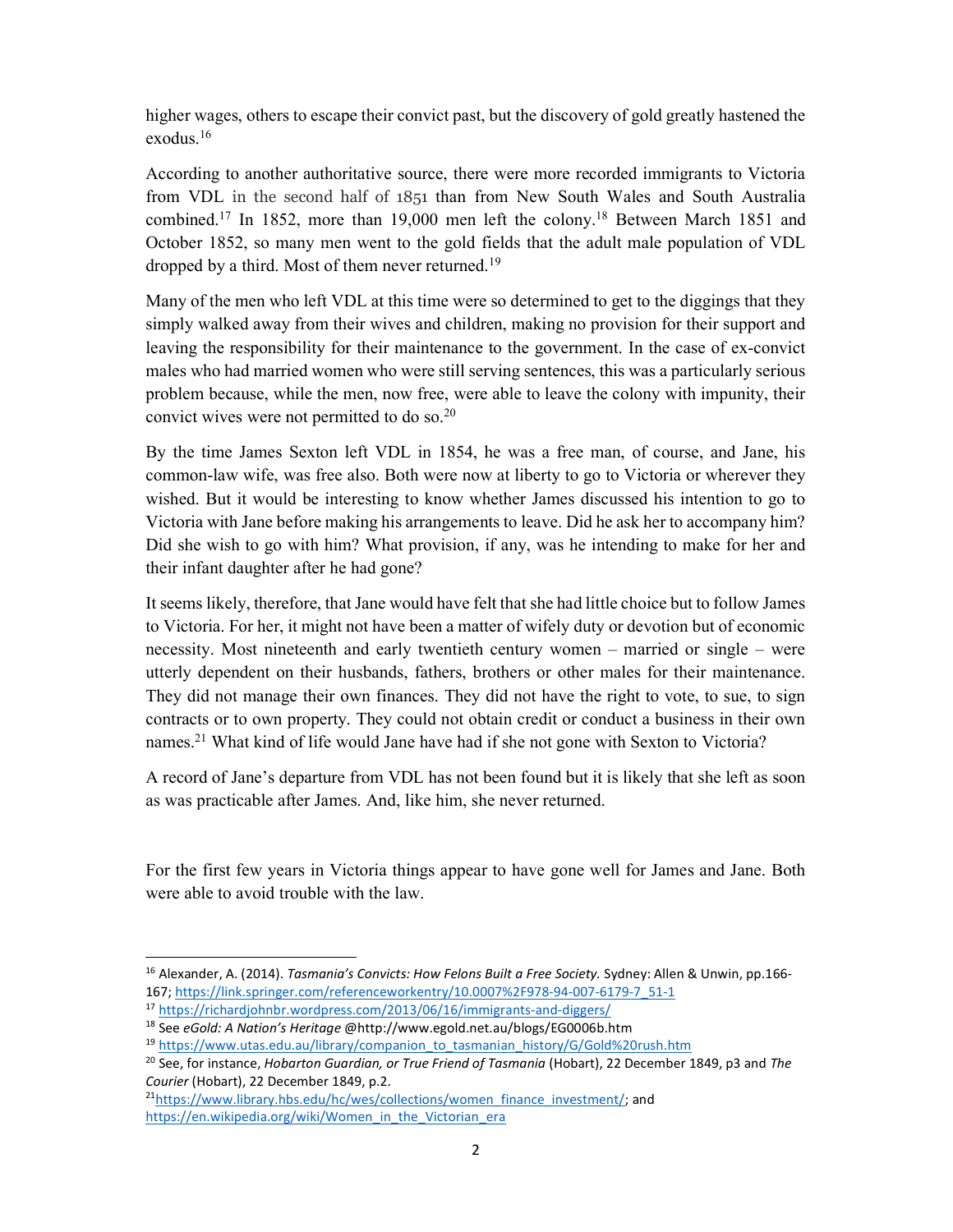In 1856, Jane gave birth to her second child, a daughter, Sarah Sexton.<sup>22</sup> In 1859, a third daughter, Jane Sexton, was born but by now there was trouble in the marriage.<sup>23</sup> Newspaper accounts of their frequent brushes with the law after this time indicate that both Jane and James were drinking heavily.

In late April 1860, James was charged at the Eastern Police Court, Ballarat, with assaulting Jane. An account of the incident published in *The Star* (Ballarat), revealed that Jane had a black eye and was too unwell to attend court. James was remanded to appear again at a later date. Unfortunately, a report of the later hearing has not been found.<sup>24</sup>

On 17 October 1860, the Ballarat Circuit Court was told that James and an associate had assaulted a man outside a local hotel and robbed him of £19. Both prisoners denied the accusation, Sexton claiming that he was home in bed at the time of the incident and that he was the innocent victim of perjured detectives. The magistrate did not believe him and sentenced him to five years' gaol with hard labour. A report of the trial in *The Star* (Ballarat) added that:

… the audience in the Court uttered inarticulate expressions of surprise at the sentence. As soon as the sentence was known outside, the air was rent with the long, sustained shrieks of the wife of one of the prisoners. She and her little children, all tidily attired, paced to and fro moaning and crying, 'We are martyrs, what shall we do?' In reply to the observations of the prisoners, his Honor said [that both men] should have thought of their wives and families before they got into trouble. 25

There can be little doubt that that the wife who cried out at the severity of the sentence was Jane. While it seems clear that James was becoming less predictable and more violent, Jane, with three daughters (Mary eight, Sarah four and Jane one) to support, would not have been pleased to know that he was being sent to gaol for five years. She would have understood how difficult her life was to become without his financial support.

Just a few months later, the difficulties Jane faced had become starkly evident. On 16 March 1861, she was charged with threatening to take her own life and the lives of her children. A police sergeant told the court that after her husband had been sentenced to imprisonment for five years, Jane had made application to the government to support the children, or pay for their support in the Benevolent Asylum, but the government had declined to do so. When told of the government's decision, Jane had said that, as sure as God was in heaven, she would kill the children. The policeman had thought she was not right in her mind. Bursting into tears, Jane admitted that she had threatened to take her own life but never the lives of her children, adding that she had no means of supporting them and had been forced to sleep out for several nights. She stated that she had been offered rations by the Benevolent Society but had refused them because the offer had been for only three loaves a bread per week and that was not sufficient.

<sup>22</sup> Birth, Sarah Sexton: Vic BDM 1379/1856, Ballarat.

<sup>&</sup>lt;sup>23</sup> Birth, Jane Sexton: Vic BDM 13183/1859, Ballarat.

<sup>&</sup>lt;sup>24</sup> The Star (Ballarat), 25 April 1860, p.2.

<sup>&</sup>lt;sup>25</sup> The Star (Ballarat), 17 October 1860, p.2 and 19 October 1860, p.2.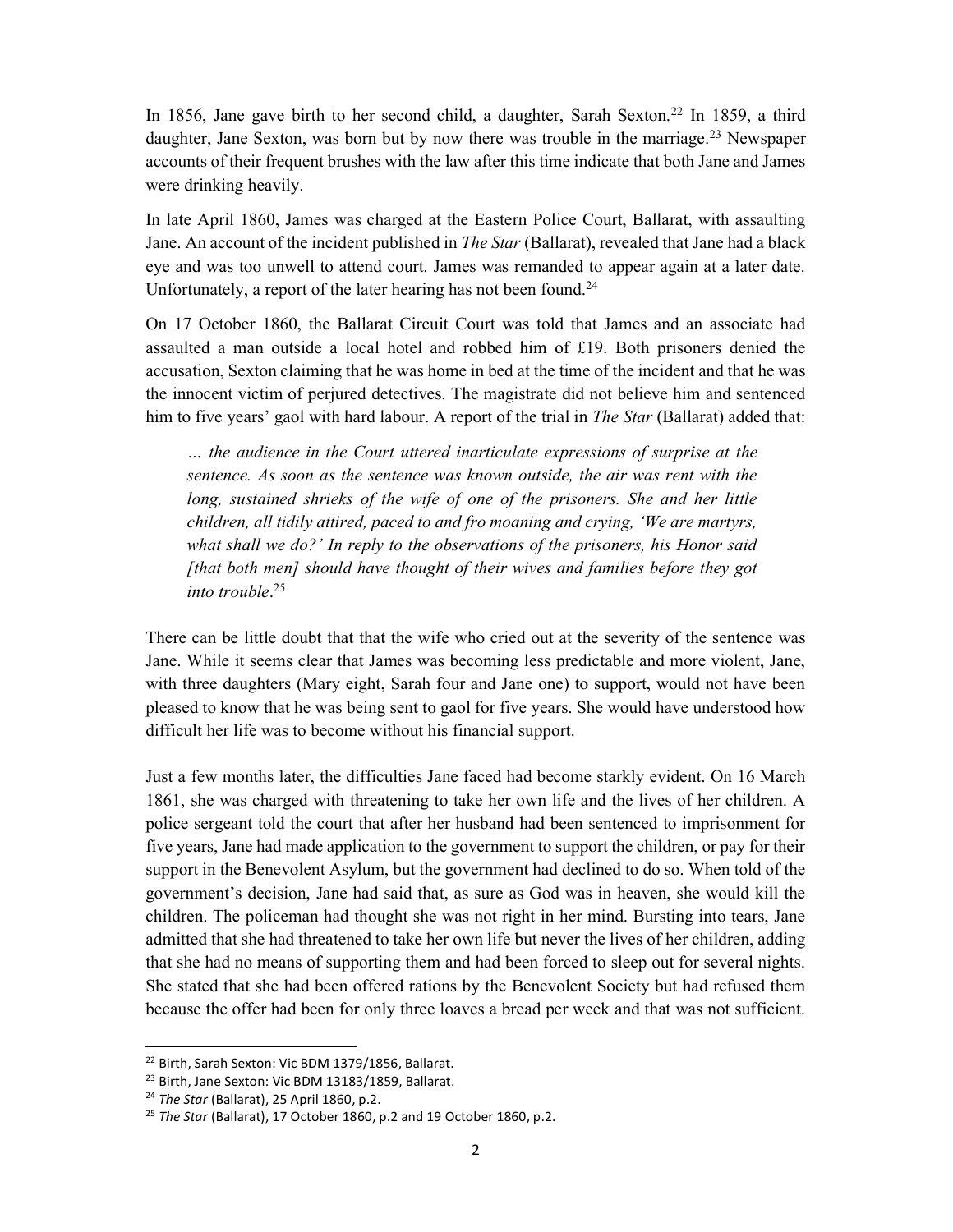She added that she was alone in the colony and had no friends here. The magistrate was unsympathetic. Telling Jane that 'half a loaf was better than no loaf', he advised her to go back to where she had come from if she had no friends in Ballarat. She was remanded for medical inspection but later cautioned and discharged.<sup>26</sup>

How Jane managed in the months which followed is unclear. What is certain, however, is that in 1862 she gave birth to another daughter, Fanny Sexton. Curiously, the birth registration shows the father's name as James Sexton – which seems improbable if not impossible. Even more curious is the fact that Jane's maiden name is shown on the birth record as 'Burnside'.<sup>27</sup> Regrettably, no satisfactory explanation of this can yet be offered.

But whatever the circumstances in which Jane conceived her fourth child might have been, her living conditions had not changed materially and her behaviour was becoming even more erratic. Still only thirty-five years old, she was now well known to the police as a 'vagrant' and a 'disreputable woman'. On 9 September 1862, *The Star* (Ballarat) carried a report of yet another of Jane's court appearances:

Vagrant: Jane Sexton, a disreputable woman, was charged with having no visible lawful means of support. Constable Lynch deposed that on the previous day the prisoner had behaved most outrageously to a child she carried in her arms. She disturbed the congregation worshipping in the Eastern Fire Brigade Hall, and in the police court. The bench remanded the accused.<sup>28</sup>

In December 1863, James Sexton was released from gaol. He had served only three years and one month of his five-year sentence for assault and robbery, the remainder having been remitted.<sup>29</sup> Although Jane and James appear to have resumed a relationship of some kind, the details of how they lived after this time are vague.

Just six weeks after his release from prison, however, James was back in court, this time charged with child desertion. He had refused to obey an earlier order by the court to take charge of one of his children who had been in the Benevolent Asylum for the past three years. In his defence, James said that he was quite willing to support the child but that, as he had been moving around looking for work, he had been unable to have the child with him. After being told by the police that they had doubts about the truth of James's statements, the magistrate ordered him to pay seven shillings and sixpence per week for the upkeep of the child. According to a newspaper report the following day, he was then 'removed grumbling from the court'.<sup>30</sup>

 $26$  The Star (Ballarat), 18 March 1861, p.4 and 22 March 1861, p.2.

<sup>&</sup>lt;sup>27</sup> Fanny Sexton, Vic BDM registration 18877/1862.

<sup>&</sup>lt;sup>28</sup> The Star (Ballarat), 9 September 1862, p.4.

<sup>&</sup>lt;sup>29</sup> James Sexton, No: 5353, 1860; Central Register of Male Prisoners, Series: VPRS 515 p.1, item 8, record page

<sup>251 –</sup> via FCRC d/base); see also The Star (Ballarat), 28 December 1863, p.2.

 $30$  The Star (Ballarat), 15 February 1864, p.4 and 17 February 1864, p.4.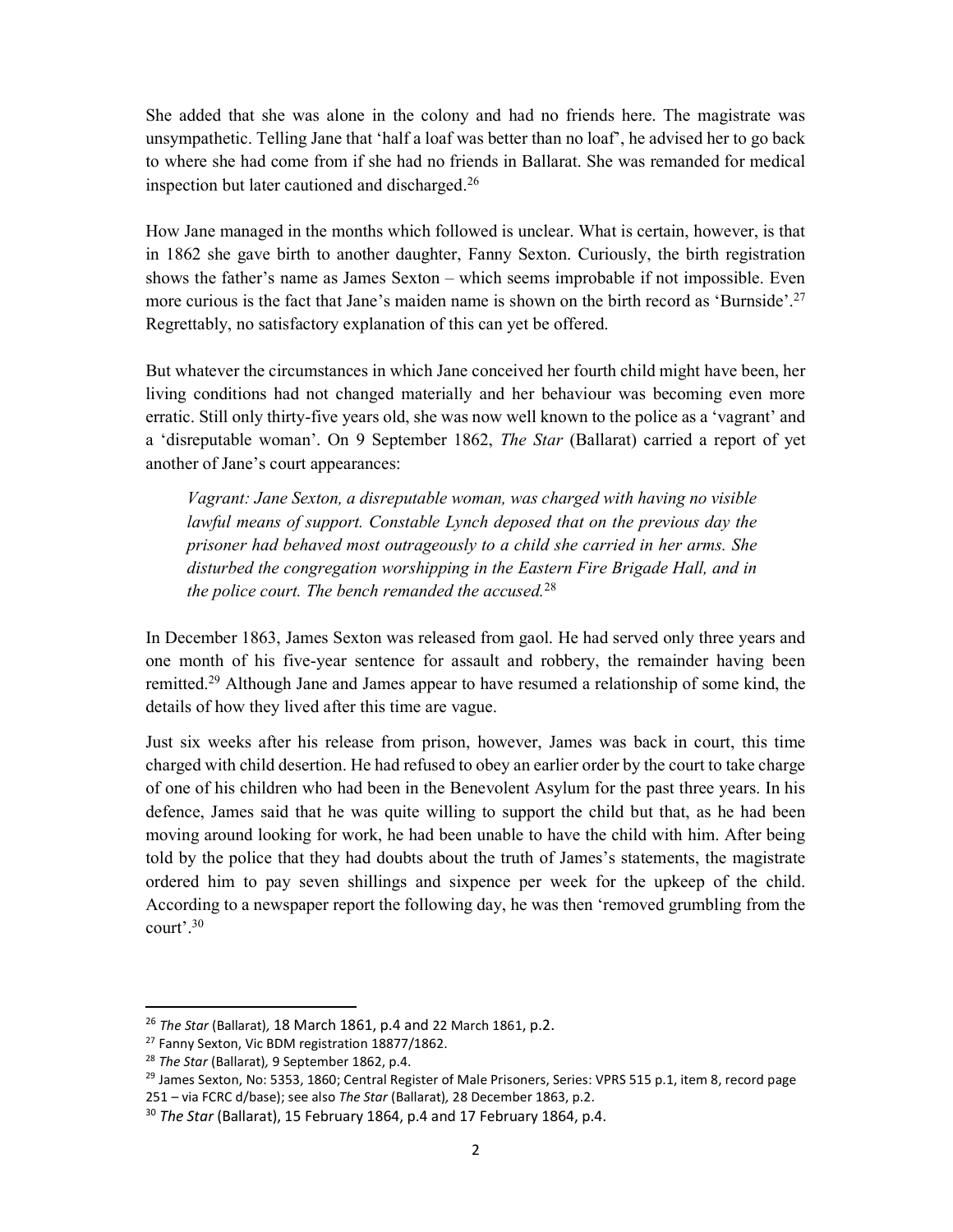How hard James was trying to help Jane and the children at this time is unclear. It is interesting to note, however, that in September 1864, he was charged with stealing a pair of children's boots from a store in the main street of Ballarat. Did he steal the boots because one of his own children badly needed a new pair – or was it just an opportunistic theft by which he himself hoped to profit? The answer to that question is unknown. A detective told the court that he had seen James and an associate named Robert Cato – described in newspaper reports as 'old offenders' and 'a notorious pair' – take the boots from a display stand inside the store and leave hurriedly. Outside, the two separated, Sexton crossing the road to take a seat in the law courts and Cato darting up a side lane. Both were soon arrested. At the police station, nothing was found in the possession of either man but when a search was made of the law courts across the road from the shoe store, the stolen boots were found in the place where Sexton had been sitting when arrested. As it happened, however, both men were released without charge when the magistrate ruled that it was impossible to say whether the boots found in the law courts had been left there by Sexton or by some other person.<sup>31</sup>

By this time, Jane's life was a misery. On 5 June 1865, she was charged with drunkenness and fined five shillings.<sup>32</sup> In early April 1867, James was charged with threatening her life:

James Sexton, a well-known thief, was charged with having threatened the life of his wife on the night of the 3rd instant. [Jane Sexton] stated that when the accused came home on the night in question, he threatened that it she gave evidence against his mate, Pilkington, he would cut her in two. The accused denied ever having used threatening language towards his wife, and alleged that her object was to break up his home, which he said he had worked hard to provide. The wife maintained that he had never earned an honest penny for many months, and was out prowling about the streets at all hours of the night. The bench ordered the accused to find two sureties in the sum of £25 each to keep the peace towards his wife for six months.  $33$ 

In July 1867 Jane was again charged with drunkenness and disorderly behaviour, The Ballarat Star reporting the case in this way:

Jane Sexton, a woman about 30 years of age, was brought up as a vagrant. She had been found using violent language in a bad house in Esmond Street, kept by a woman named Nash. This she emphatically denied, and begged to be let off, as she had three small children. Her husband was in gaol pending bail, having been bound to the peace for assaulting his wife. She now said she could not consent to let him out, as he beat her and did not get her an honest living when at liberty. [A

 $31$  The Argus (Melbourne), 5 October 1864, p.4; The Star (Ballarat), 5 October 1864, p.5 and 21 November 1864, p. 2.

<sup>&</sup>lt;sup>32</sup> The Ballarat Star, 8 June 1865, p. 4.)

<sup>&</sup>lt;sup>33</sup> The Ballarat Star, 6 April 1867, p.4.